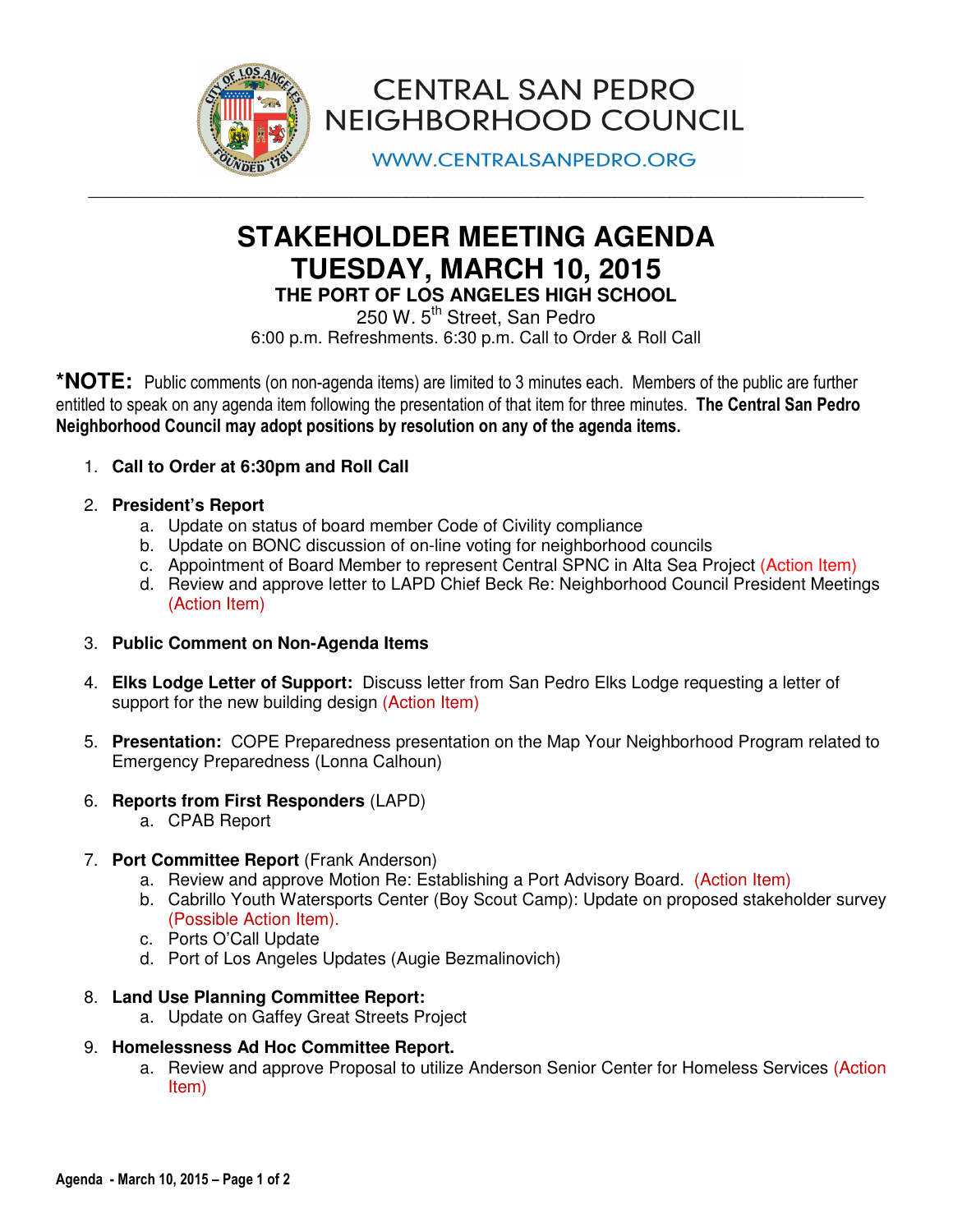### 10. **Ad Hoc Parks Committee Report**

- a. Board approval of Central SPNC sponsorship of the Spring Fling Event at Leland Park, June 6, 2015 (Action Item)
- 11. **CD 15 Report** (Ryan Ferguson)

## 12. **Reports from Public Officials**:

- a. Congresswoman's Office
- b. Other Government **representatives**

#### 13. **BREAK**

- 14. **Outreach Committee Report** (Donald Galaz, Chair)
	- a. Consider proposal to hold joint committee meetings with Land Use Planning, Outreach and Port Committees. (Possible action Item)
	- b. Newsletter Update
	- c. Update on Neighborhood Purpose Grant submittals
- 15. **Finance Committee Report** (Danielle Sandoval)
	- a. Announce purchase card and funding deadlines
	- b. Update on Outstanding Funding Requests and Invoices.
	- c. ACTION ITEMS:
		- **i.** Approval of monthly Bank Statements and monthly expenditures
		- **ii.** Approval of expenditure for sponsorship materials for Leland Park event, amount not to exceed \$1,000.
		- **iii.** Approval of budget adjustments.

#### 16. **Approval of February 2015 Board and Stakeholder Meeting Minutes** (ACTION ITEM)

#### 17. **Other Reports**:

- a. **HANC (Harbor Alliance of Neighborhood Councils)**
- b. San Pedro Historic Waterfront Business Improvement District Report
- c. ACE Report

#### 18. **Adjournment**

As a covered entity under Title II of the Americans with Disabilities Act, the City of Los Angeles does not discriminate on the basis of disability and upon request, will provide reasonable accommodation to ensure equal access to its programs, services, and activities. Sign language interpreters, listening devices, or other auxiliary aids and/or services may be provided upon request, Please make your request at least 3 business days (72 hours) prior to the meeting you wish to attend by contacting us at (310) 918-8650.

In compliance with government code section 54957.5, non-exempt writings that are distributed to all or a majority of the Board members in advance of a meeting may be viewed at our website by clicking on the following link: www.centralsanpedro.org, at a location given in the item number of the agenda or at the scheduled meeting. In addition if you would like a copy of any record related to an item on the Agenda, please contact the Central San Pedro Neighborhood Council at 310-918-8650.